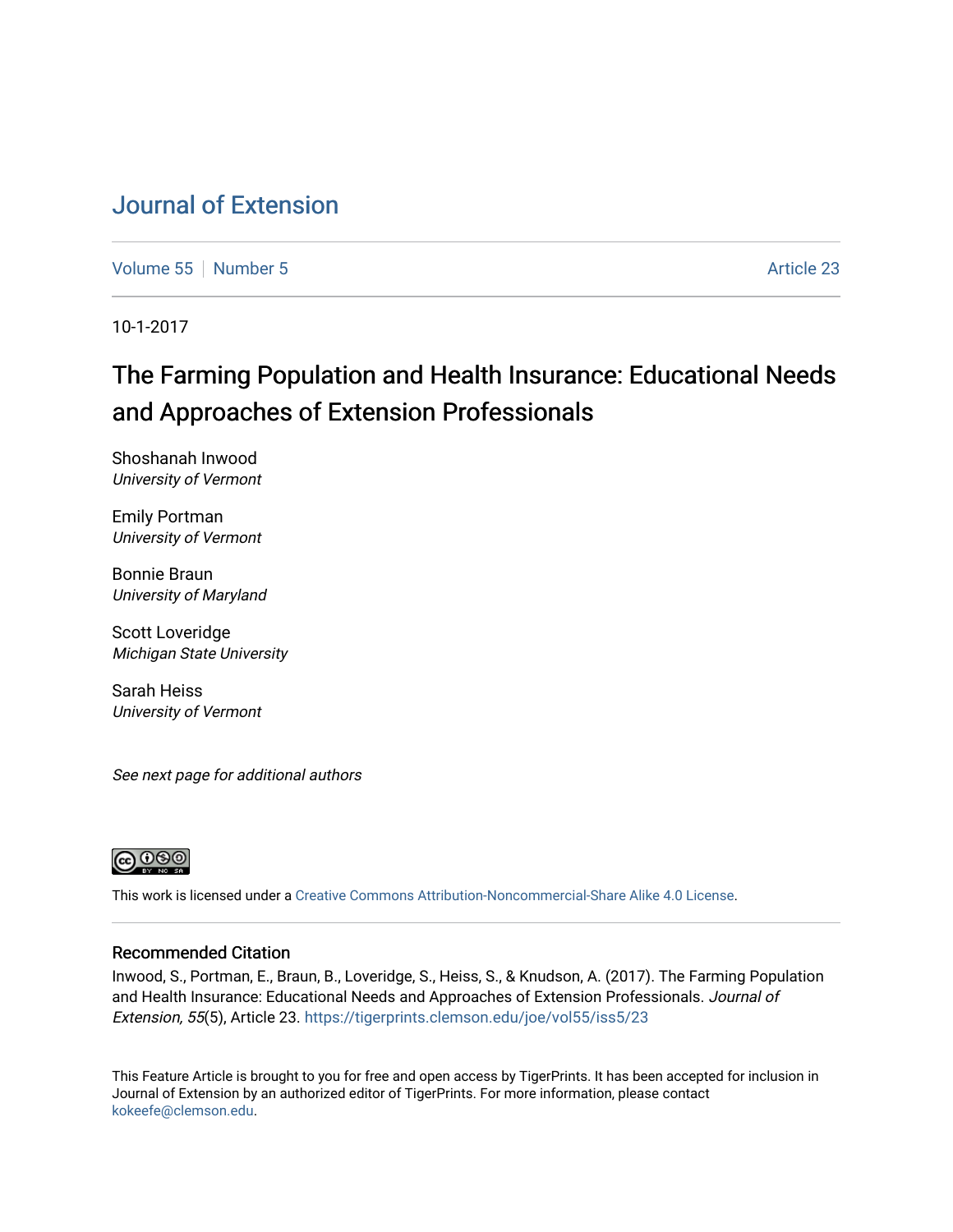## The Farming Population and Health Insurance: Educational Needs and Approaches of Extension Professionals

#### Authors

Shoshanah Inwood, Emily Portman, Bonnie Braun, Scott Loveridge, Sarah Heiss, and Alana Knudson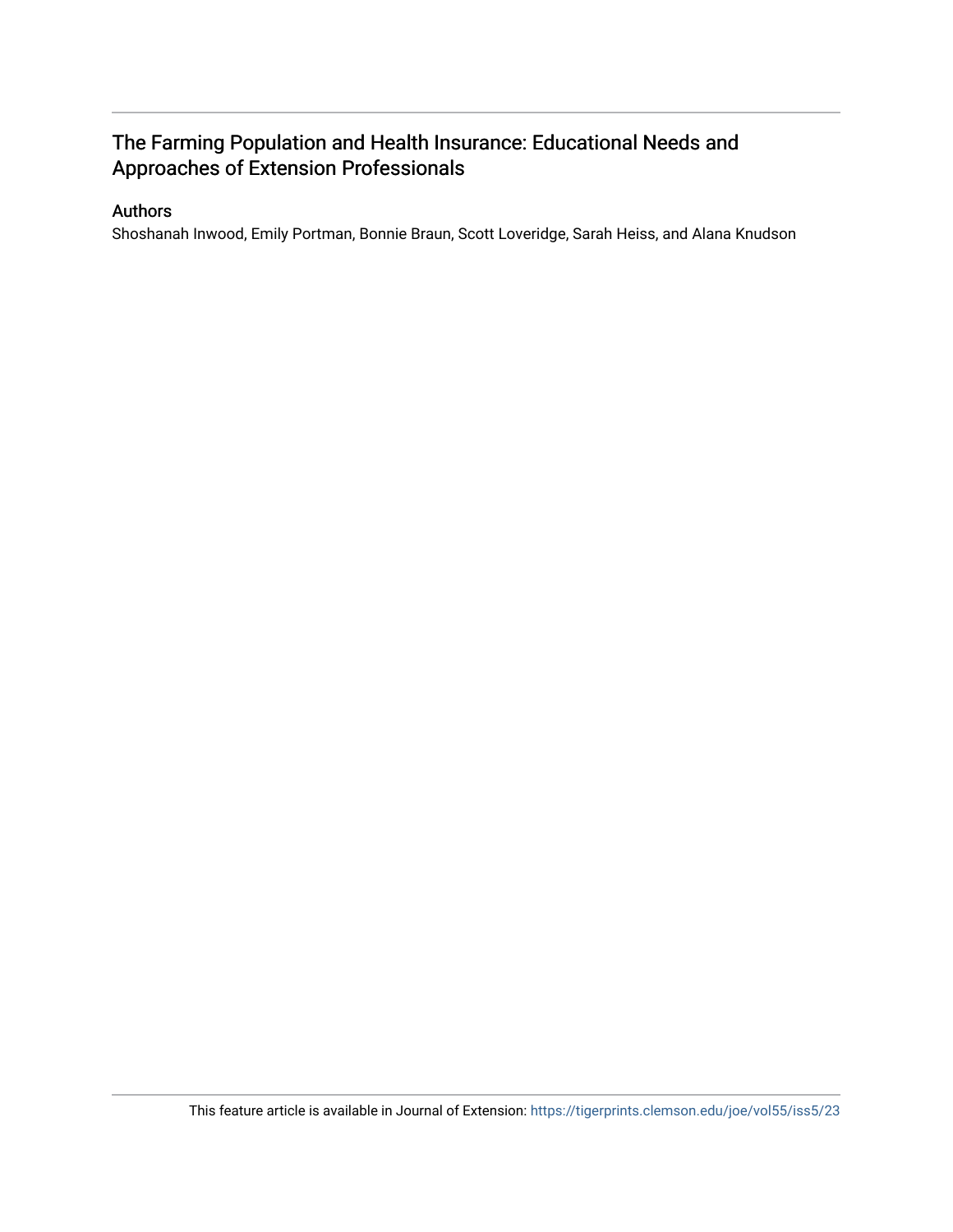

**October 2017 Volume 55 Number 5 Article # 5FEA3 Feature**

# **The Farming Population and Health Insurance: Educational Needs and Approaches of Extension Professionals**

#### **Abstract**

Health insurance policy has critical implications for farmers, who work in a dangerous occupation and have historically high rates of being uninsured and underinsured. Extension is well poised to respond to changing policies and provide outreach to agricultural communities. However, few studies have explored capacity within Extension to respond knowledgeably to health insurance–related opportunities. Accordingly, we conducted focus group sessions with Extension professionals to understand current efforts, resource needs, and opportunities for program development in this realm. Our findings revealed a need for knowledge building within Extension through programming collaboration and an opportunity to connect the agriculture and health insurance sectors. We also identified strategies for addressing the topic with farmers.

#### **Shoshanah Inwood**

Assistant Professor University of Vermont Burlington, Vermont [Inwood2@osu.edu](mailto:Inwood2@osu.edu)

**Emily Portman** M.S. Candidate University of Vermont Burlington, Vermont [eportman@uvm.edu](mailto:eportman@uvm.edu)

**Bonnie Braun** Professor Emeritus University of Maryland College Park, Maryland [bbraun@umd.edu](mailto:bbraun@umd.edu)

**Scott Loveridge** Professor Michigan State **University** East Lansing, Michigan [Loverid2@anr.msu.ed](mailto:Loverid2@anr.msu.edu) [u](mailto:Loverid2@anr.msu.edu)

#### **Sarah Heiss**

Assistant Professor University of Vermont Burlington, Vermont [Sarah.heiss@uvm.edu](mailto:Sarah.heiss@uvm.edu)

**Alana Knudson** Assistant Director, Walsh Center for Rural Health Policy National Opinion Research Center Washington, DC [knudson](mailto:knudson-alana@norc.org)[alana@norc.org](mailto:knudson-alana@norc.org)

### **Introduction**

Few occupational groups in the United States face greater risk to their health than farmers and farm workers as farming ranks among the most dangerous occupations in the United States (Centers for Disease Control and Prevention, 2013). Farming families who are uninsured or underinsured can accrue crushing medical debt, which can increase financial risk, lead to farm foreclosure, and reduce overall quality of life. Farmers, especially those farming full time, have had historically high rates of being uninsured and underinsured. Although health insurance policy changes over time, the need for the farming population to understand health, health care, and health insurance is constant.

Scholars have argued that Extension is well poised to respond to health insurance needs (Braun, 2012; Inwood,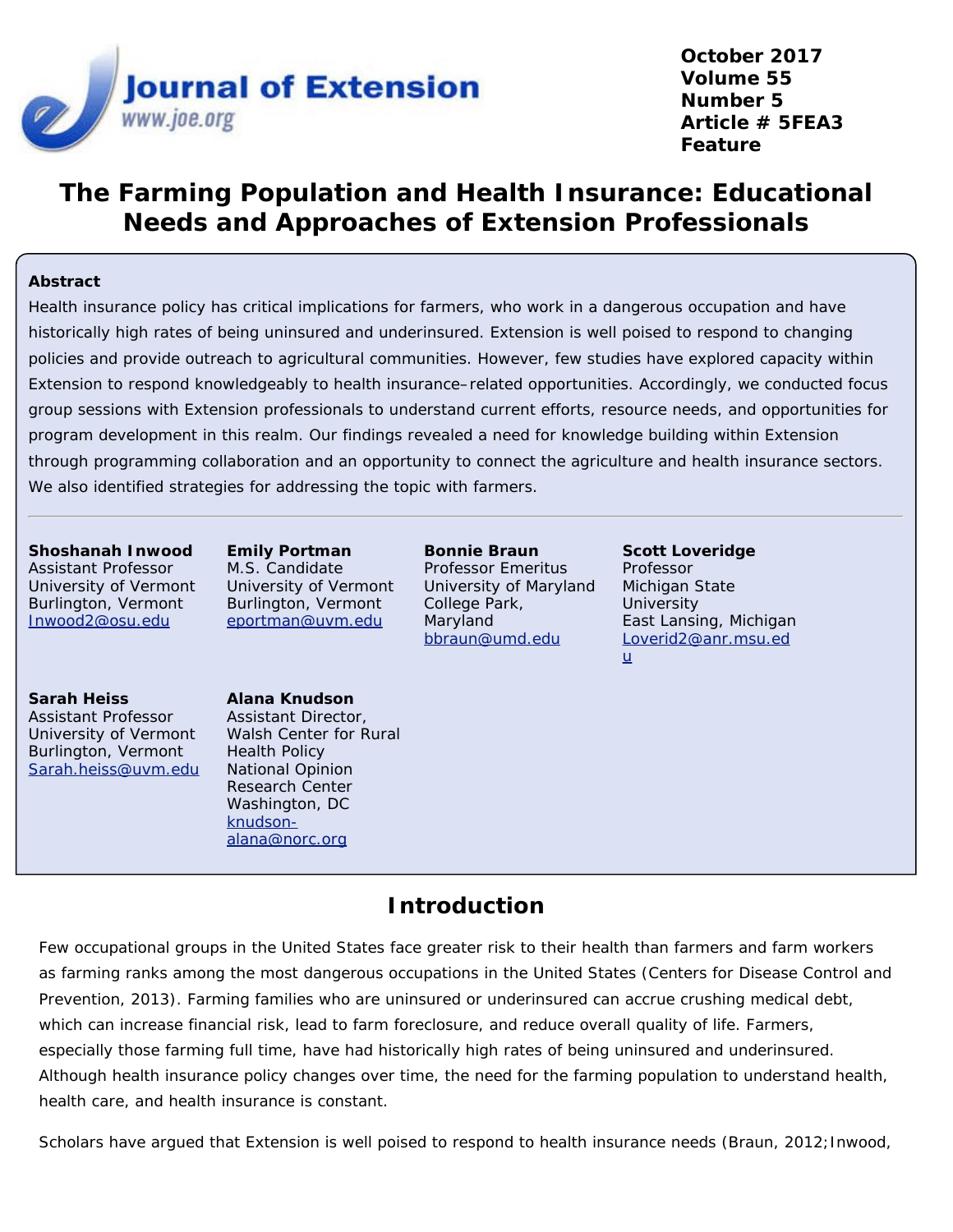Braun, Knudson, Parker, & Parsons, 2015); however, there has been no research examining how Extension is approaching health insurance outreach and education for the farm population or what support tools and resources Extension needs for doing so. To fill this research gap, we used an exploratory research format to understand the role Extension can play in the dissemination of health insurance information to farmers. Specifically, we sought to answer the following research questions:

- 1. What health insurance needs has Extension identified as important to agricultural communities?
- 2. How is Extension currently approaching health insurance outreach and education?
- 3. What specific tools and resources does Extension need to respond to these needs?

We provide a brief overview of current Extension health insurance education programming, followed by the results from our series of national focus group discussions with Extension professionals. We conclude with recommendations and strategies for health insurance programming targeting farmers.

## **Background**

Farmers must navigate the health insurance landscape from two perspectives: as individuals/family members and as employers (Inwood, 2015). As a result, health insurance policy can affect farmers through both individual and employer requirements. Federal and state health insurance policies require individuals, families, and employers to make decisions within a complex, market-based environment in which consumers are expected to be "informed shoppers" (Consumers Union, 2011).

Recognizing both the complexity of health insurance and the role Extension can play in health insurance education, University of Maryland Extension developed a general-audience health insurance literacy curriculum called Smart Choice Health Insurance (Bartholomae, Russell, Braun, & McCoy, 2016; Brown et al., 2016). Riportella and O'Neill (2015) produced a complement to Smart Choice called You and Health Insurance: Making a Smart Choice for Farm Families. Inwood et al. (2015) called for Extension to further tailor health insurance outreach efforts to target farmers and farm workers. As trusted members of and advisors in the community, Extension educators have both credibility as information providers and access to hard-to-reach populations through well-established outreach channels (Franz & Townson, 2008; Henning, Buchholz, Steele, & Ramaswamy, 2014; McDowell, 2003).

However, there is currently little understanding of Extension professionals" approaches to health insurance programming for farmers. A clearer understanding of the issues and problems Extension professionals encounter can lead to the development of tools and resources that will increase the efficacy of outreach efforts and help promote social and economic development of the agricultural sector.

### **Methods**

We collected qualitative and quantitative data through a series of national online focus group sessions run through Adobe Connect in March 2015 and October 2015. Krueger and Casey (2000) define focus group research as a planned series of discussions allowing researchers to identify issues, emotions, contradictions, tensions, and other nuances that can be missed through other research methods. The small size of focus groups and interaction of participants allow researchers to explore the breadth of experience and knowledge about a particular issue (Lundy Allen, Grudens-Schuck, & Larson, 2004). Although our results are not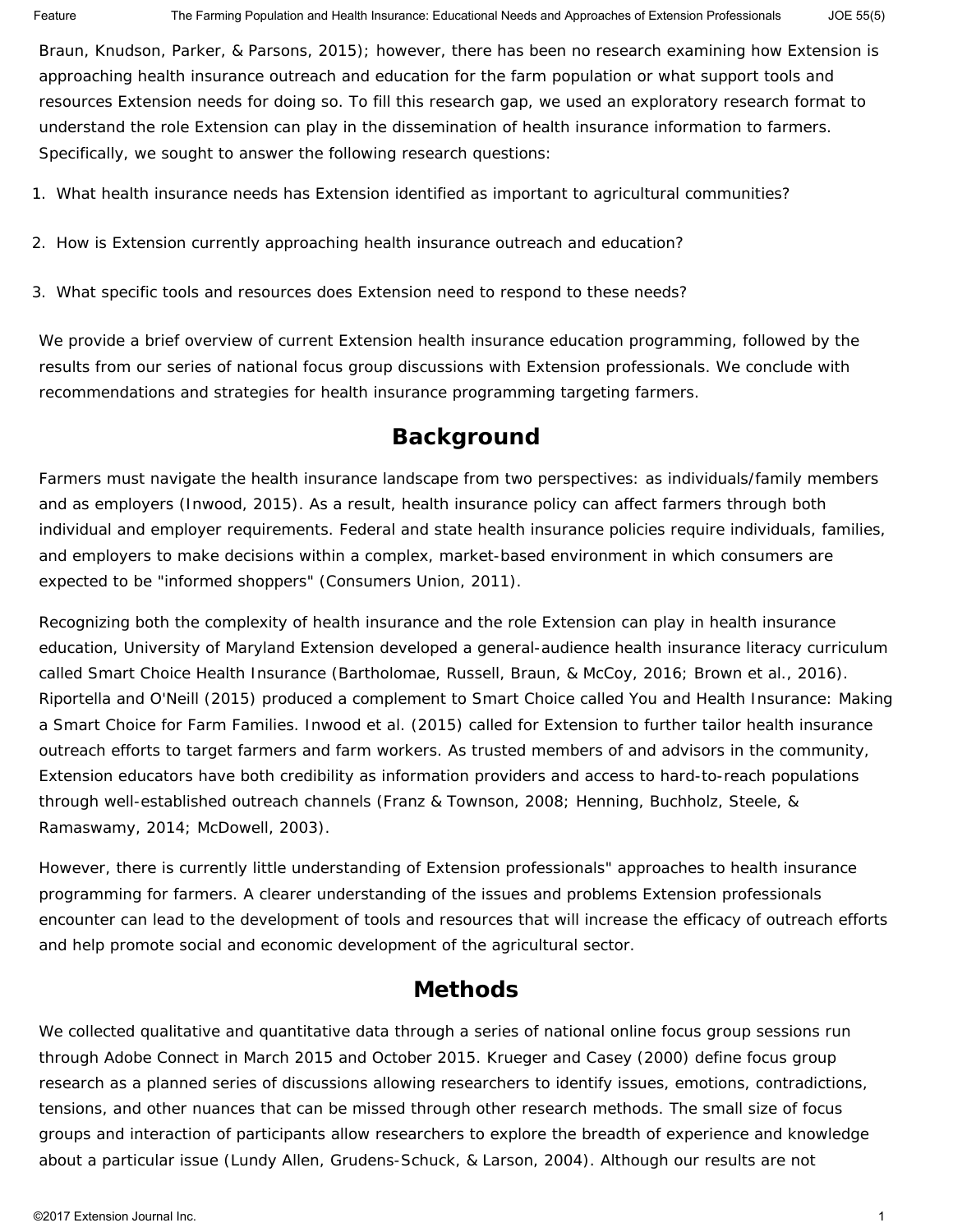generalizable, they are transferable to Extension professionals who work in the spheres of agriculture and health.

An online focus group methodology allows for polling and immediate discussion of tabulated frequencies (Loveridge, Nawyn, & Szmecko, 2013). In our study, focus group members answered 16 closed-ended poll questions and seven in-depth discussion questions, responding to questions orally through a phone connection. Participants reported on existing Extension programming, problematic issues they had observed, health insurance literacy, opportunities to bolster Extension programming, and desired future resources. We transcribed recordings from the discussions verbatim and analyzed the transcriptions qualitatively for patterns and themes in HyperRESEARCH using a grounded theory approach (Charmaz, 2006). We analyzed quantitative data from the poll questions by using Excel. Herein, we report the findings most salient to our research questions.

We recruited participants through the four U.S. Department of Agriculture Rural Regional Development Centers and Cooperative Extension electronic mailing lists. We used snowball sampling techniques to increase the size and scope of our focus groups. Snowball sampling is a nonprobability sampling technique in which participants refer others they think would be interested in and appropriate for the study (Tracy, 2013). Participants included 15 Extension professionals. The majority (60%) represented the agriculture and natural resources (ANR) program area, and a third (33%) represented the family and consumer science (FCS) program area. The sample was fairly evenly gender-balanced, comprising 60% women. Participants identified that they were either actively working on health insurance–related and health care–related issues or were participating to learn more about health insurance policy and how to integrate this topic into their programming.

## **Results and Discussion**

## **Extension Issues**

Overall, Extension professionals recognized the importance of appropriate health insurance plans to farmers' livelihoods. All participants responded that it was important or very important for a farmer to have a plan that fit the needs of his or her family and farm. However, participants also acknowledged that farmers are not equipped with the tools to select appropriate plans because, in their opinion, farmers lack health insurance literacy (Table 1). Health insurance literacy is an individual's capacity to find, select, and use appropriate health insurance plans (Consumers Union, 2011). By contrast, participants reported high personal health insurance literacy levels (Table 1).

> **Table 1.** Participant Estimates of Health Insurance Literacy

| <b>Health insurance</b>                                           |     |             |                 |
|-------------------------------------------------------------------|-----|-------------|-----------------|
| literacy statement                                                |     | Agree Mixed | <b>Disagree</b> |
| <b>Earmers and ranchers</b><br>have health insurance<br>literacy. | 8%  | 46%         | 46%             |
| I have health<br>insurance literacy.                              | 71% | 7%          | 21%             |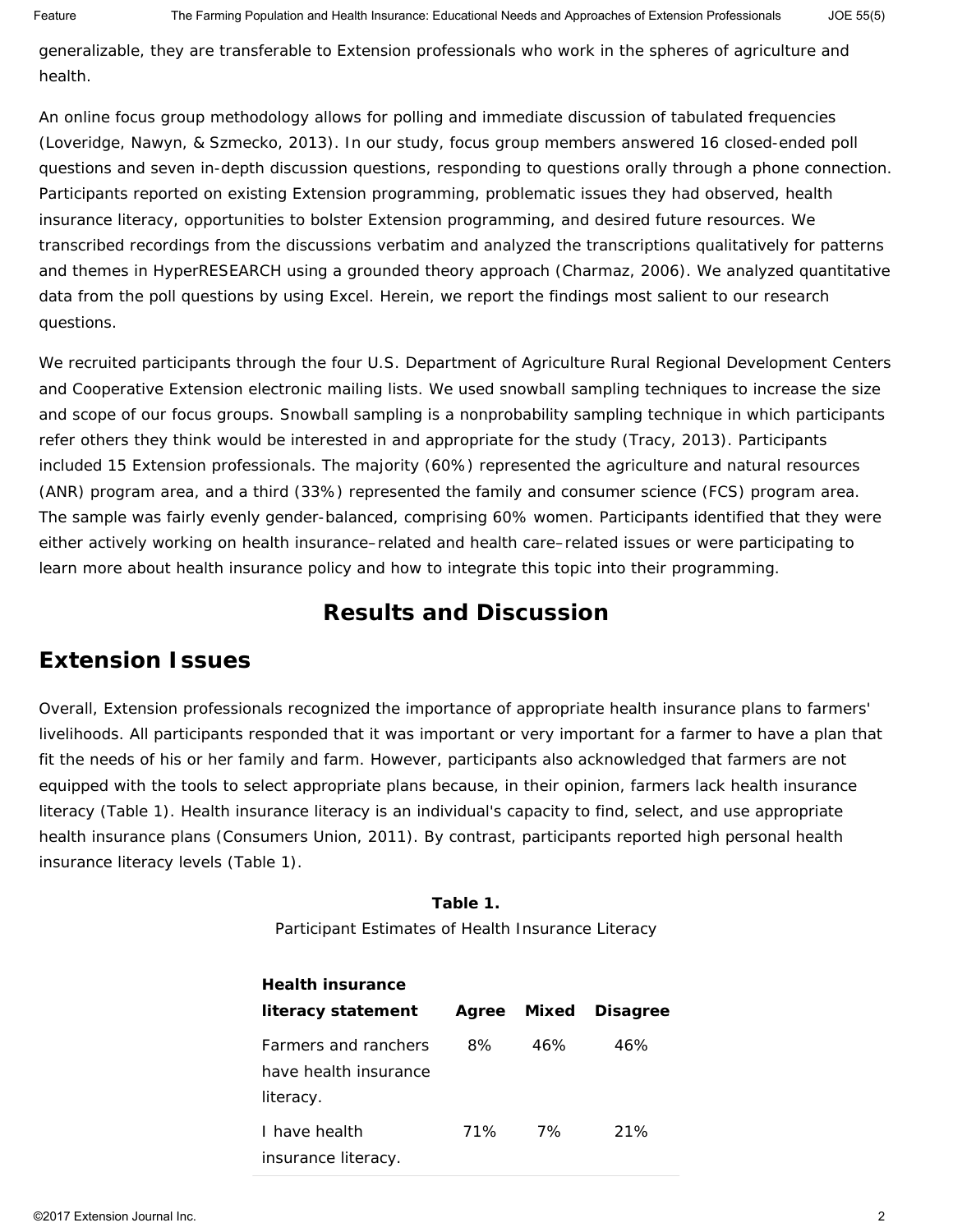Extension participants anticipated that low levels of health insurance literacy among farmers would lead this population to seek resources from Extension. Over half (54%) of the participants expected that farmers were turning to Extension with health insurance questions. Despite perceiving that farmers needed and wanted to talk about health insurance, participants reported having low levels of engagement with farmers on the issue. More than half (64%) reported that they infrequently talked with farmers about health insurance plans; only 7% frequently discussed the topic. Furthermore, nearly three quarters (71%) of participants reported feeling either neutral or ineffective at helping farmers choose health insurance plans (Table 2). Thus, there is a gap between the belief that farmers need assistance from Extension and the degrees to which Extension professionals engage in relevant conversations, feel effective in assisting farmers, and take the initiative to raise health insurance literacy levels.

#### **Table 2.**

Effectiveness in Helping Farmers Find, Select, and Use Health Insurance Plans

| Effectiveness level Percentage |     |  |
|--------------------------------|-----|--|
| <b>Fffective</b>               | 14% |  |
| Neutral                        | 29% |  |
| Ineffective                    | 71% |  |

On the basis of the focus group discussions, we identified three main issues that led to the perception of ineffectiveness among the participants: (a) difficulty understanding federal and state health insurance policy as it applies to farmers, (b) different experiences, and (c) lack of reliable resources. Health insurance options and requirements vary on the basis of state and farm structure. Trying to decipher broad requirements is confusing due to the complexity of health insurance laws, regulations, and terminology.

One participant summed up his confusion related to understanding farmers' responsibilities as employers by stating that he needed "just kind of a fine-tuning on the employer piece . . . when are you considered an employer versus a contractor? Where is that line? When are you responsible [for health insurance]?" This participant had considerable confusion about when farmers were required to provide health insurance options to employees and interns due to differences in federal and state employer requirements.

Differences in federal and state policy implementation and perceptions of public opinion can create confusion about how best to help farmers. Whereas some participants felt encouraged and supported to work on health insurance education, others did not. One ANR participant noted that political contentiousness around health policy changes can create challenges for Extension professionals and affect their ability to provide factual, objective information. According to the participant, "The first year that we were doing health insurance education . . . the restrictions on what could be said and couldn't be said were very defined. And pretty much we were told not to leave the scripts. And so it gets in the way of writing articles for the popular press and just doing some sort of frontline information spreading about what's possible and where the risks are."

These experiences of uncertainty and ineffectiveness reflect the varied state policy environments within which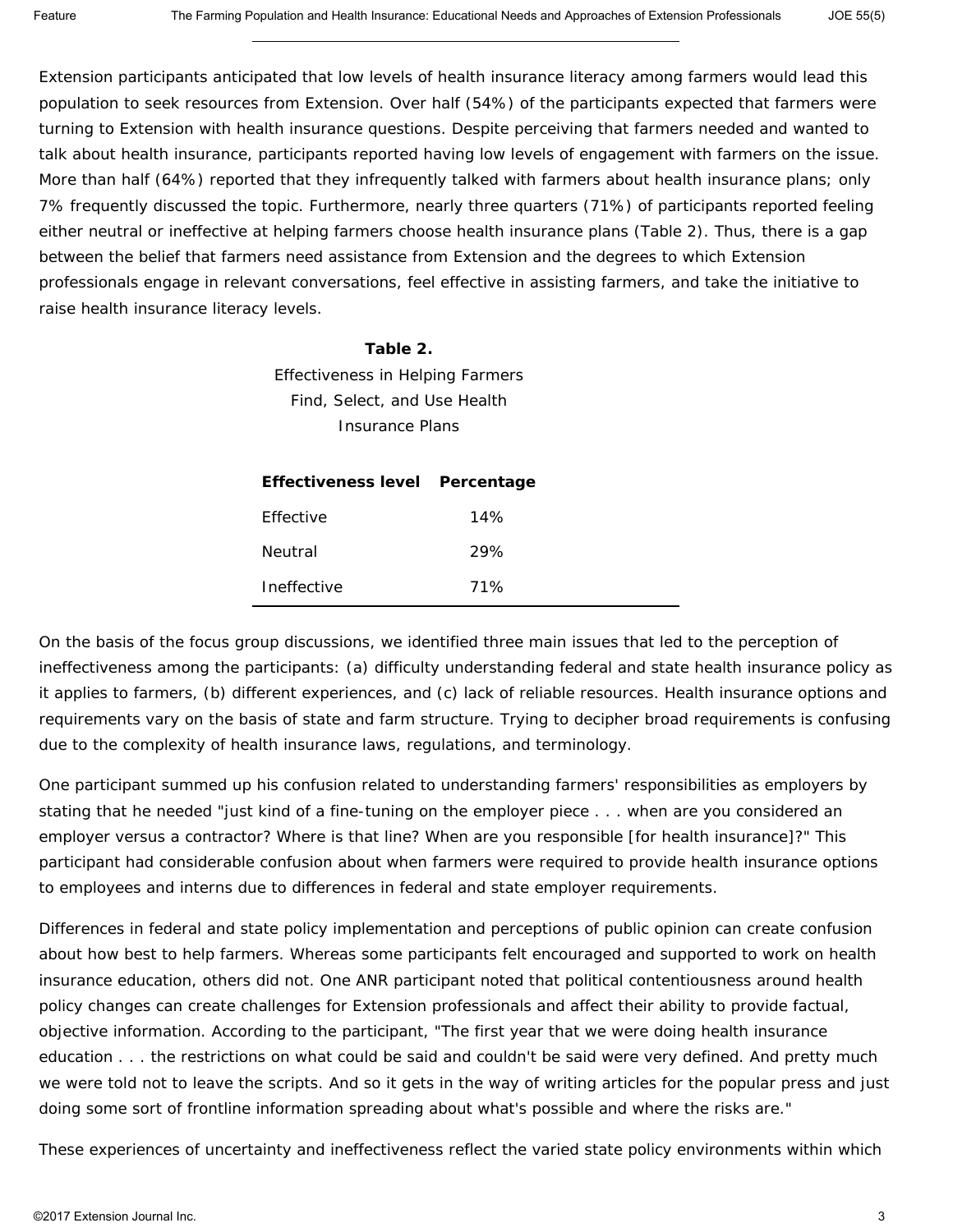Extension conducts programming. Often, study participants reported viewing state-specific differences as barriers to comprehending and disseminating accurate information about health insurance options and requirements.

Participants noted that Extension's ability to act as a resource is further constrained by the fundamental disconnection between the experiences of Extension agents and their constituents. Extension professionals emphasized that as public employees with state health benefits, they do not have to make as many health insurance choices as their constituents. One noted, "Personally, all I do is check box X on line Y and say I have full-year health insurance, and I'm done. But the people in this country who probably have the least health literacy are the ones that are dealing with the 8962 forms and the 1095a forms, and so I think as Extension educators, we've got to get into that process, even though we don't use it personally."

Indeed, farmers have many more decisions to make regarding health insurance than Extension professionals do. Yet our findings suggest that Extension workers rely on their personal health insurance decision-making processes to educate farmers rather than tailor messages specifically to the unique experiences and needs of farmers. When discrepancies in health insurance needs become apparent, Extension workers may find that their perceived high personal health insurance literacy is not sufficient to help their agricultural audiences.

Participants reported addressing their own lack of knowledge by turning to others for information or making referrals to outside experts. Because of the lack of agriculturally specific health insurance knowledge within Extension, 67% of participants reported that they turned to others in Extension when they had questions about health insurance. Participants also said that they often referred health insurance questions to the "experts." The majority of participants (65%) indicated that they refer constituents to service providers explicitly set up to assist with health insurance issues. One noted, "It is an important decision, and I don't want to steer them wrong. I keep it very basic and repeat about 10 times, 'You need to talk to an expert. You need to get advice from somebody who really knows this.'"

However, despite the propensity of referrals to experts, only 23% of participants thought farmers were actually seeking information from health insurance service providers. They acknowledged that even the established experts can be inadequate resources, suggesting that "[farmers'] attorneys, CPAs and . . . insurance people don't even understand the full complexities of the laws and policies from the [farmers'] perspective." Although health insurance service providers are trained on health insurance issues, participants reported that they feared referring farmers to health insurance service providers who may have little understanding of the unique needs of farmers.

## **Moving Forward: Helping Extension Professionals Address Health Insurance**

Currently, FCS educators lead the majority of Extension programming related to health and health insurance, with little crossover to ANR or community development (CD) programming. ANR Extension professionals are well-informed about the details of agricultural livelihoods and could potentially be a great resource when it comes to health insurance information. Participants identified two ways in which Extension could improve its ability to assist farmers: (a) Span the boundaries between the agriculture and health insurance sectors, and (b) increase professional development and knowledge of applicable resources for Extension professionals.

# *Spanning the Boundaries Between the Agriculture and Health*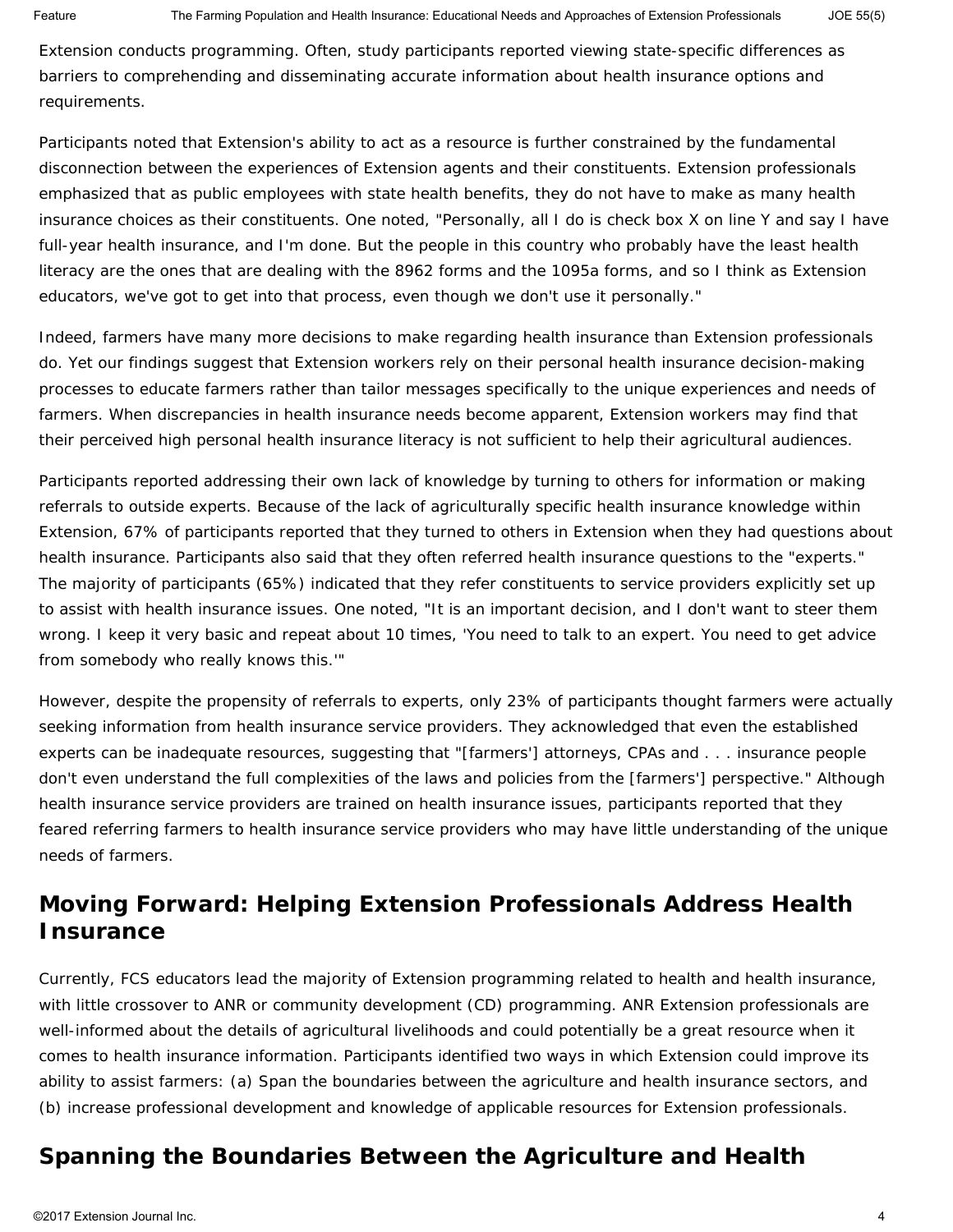# *Insurance Sectors*

Extension can engage in boundary-spanning activities to bridge the low-to-no communication gap between the agriculture and health insurance sectors. Participants noted a lack of frequent or effective communication among Extension professionals, health insurance service providers, and health insurance brokers or agents. Table 3 illustrates participant frequencies of working with state health insurance resources. Nearly half (47%) of the participants indicated that they had never talked about health insurance with state health insurance personnel, further compounding the lack of agriculturally specific health care knowledge within Extension.

#### **Table 3.**

Frequencies of Working with State Health Insurance Resources

| <b>Frequency level</b>              | Percentage |
|-------------------------------------|------------|
| Frequently                          | 7%         |
| Neither frequently nor infrequently | 20%        |
| Infrequently                        | 27%        |
| Never                               | 47%        |

Participants addressed this communication gap when they noted the unique opportunity for Extension to facilitate conversations between the agriculture and health insurance sectors. Individuals such as health insurance service providers can deliver specialized health insurance information; however, accessing these resources can be costly in terms of time and energy.

One participant suggested that Extension's interfacing with such resources to create learning opportunities would provide farmers with the opportunity to ask questions and listen to one another and to "realize they're not alone in their inability to navigate or to get an answer to something." This participant imagined that by bringing a health insurance expert to the community, into a supportive space, Extension would be encouraging farmers to participate with and learn from a well-informed health resource.

Additionally, Extension's established credibility may encourage greater farmer participation in programming. One participant indicated that his relationship with farmers was vital in getting them to attend health insurance–specific workshops by stating, "Before I started dealing with the insurance side of things, a lot of people already knew who I was, so . . . when I [did] a program, it didn't really matter what the topic was they'd show up."

Extension represents a trusted resource that is already embedded in agricultural communities. Health insurance experts can glean audiences and credibility by relying on this preestablished trust in Extension.

## *Increasing Professional Development and Knowledge of Applicable Resources for Extension Professionals*

In addition to boundary spanning, participants identified a need for Extension as an organization to provide its personnel with relevant training across program areas. Participants noted that there has been a lack of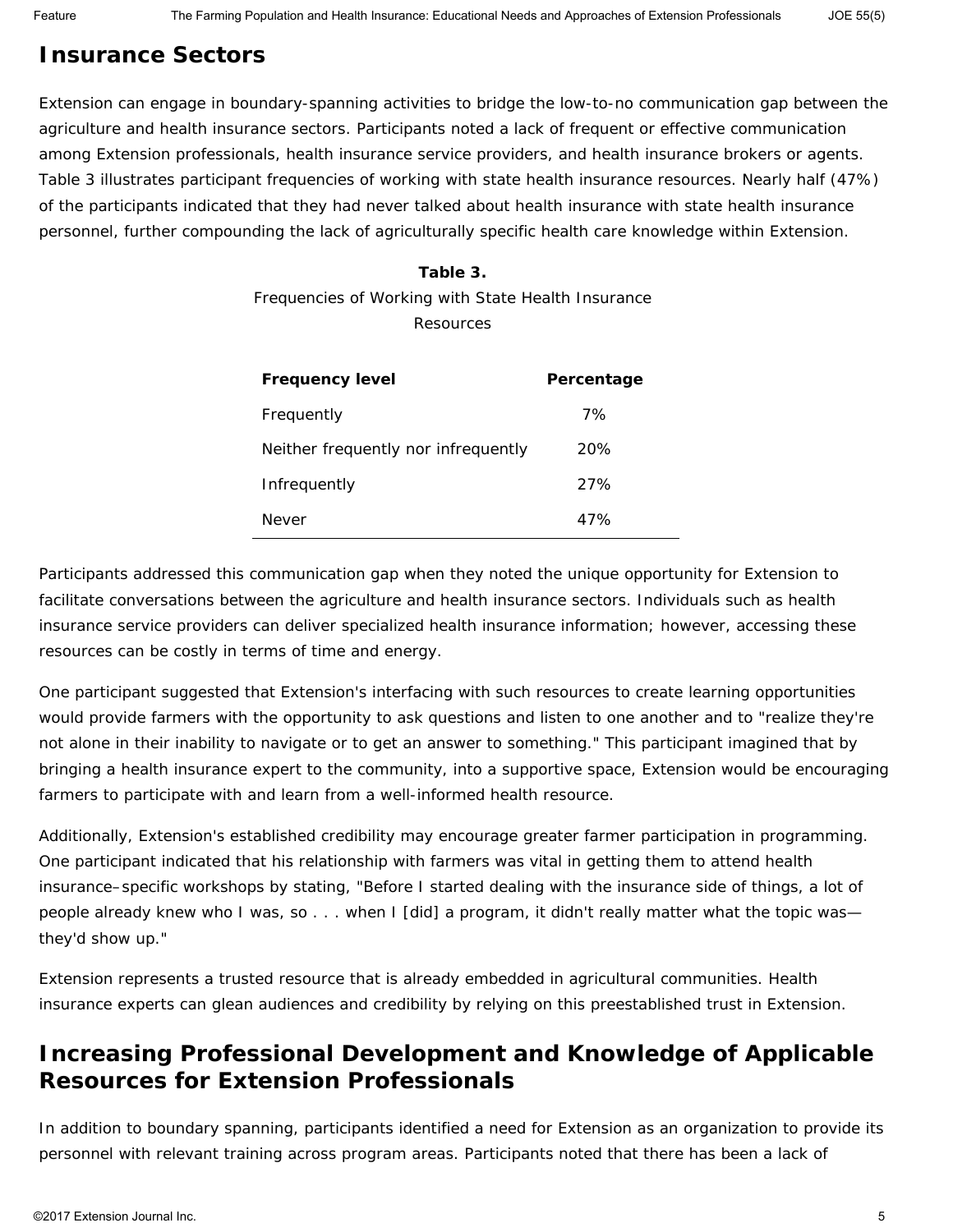professional development related to health insurance within Extension in general. About half (53%) of participants had attended one or two health insurance training sessions, the majority of which were in FCS; 27% reported that they had never attended a training session. Participants identified health insurance access as an important issue; however, many of them did not have experience with health insurance issues or know about existing Extension resources.

Participants were asked to identify the types of training and resources they would find useful. We provided them a list from which to select as many options as were applicable. The top three requests were for assistance in identifying preexisting educational materials, identifying key stakeholders in decision making, and assessing farmer health insurance literacy (Table 4).

#### **Table 4.**

Training, Education, and Resource Needs

| Area in which assistance is<br>needed                         | Percentage of<br>respondents |  |
|---------------------------------------------------------------|------------------------------|--|
| Identifying a variety of<br>preexisting educational materials | 86%                          |  |
| Identifying key stakeholders in<br>decision making            | 79%                          |  |
| Assessing health insurance<br>literacy                        | 71%                          |  |
| Developing appropriate verbal<br>communication skills         | 64%                          |  |
| Identifying health insurance<br>professionals for referrals   | 57%                          |  |
| Developing new educational<br>materials                       | 43%                          |  |
| Note. Respondents could choose multiple responses.            |                              |  |

## **Moving Forward: Programming for Farmers**

Although Extension has yet to develop a comprehensive health insurance literacy program for farmers, participants described more narrowly focused but successful programming efforts already aimed at this target audience. Three strategies—identifying key decision makers, embedding health insurance issues in broader programming, and disseminating health insurance information through multiple channels—provide a foundation for building formal training programs to teach Extension professionals how to work with farmers on health insurance issues.

1. *Identify key decision makers.* Participants emphasized having had success in identifying key decision makers in health insurance decision making. For example, FCS participants reported having successfully targeted women, who are often the ones "worried about and thinking about these [health insurance] kinds of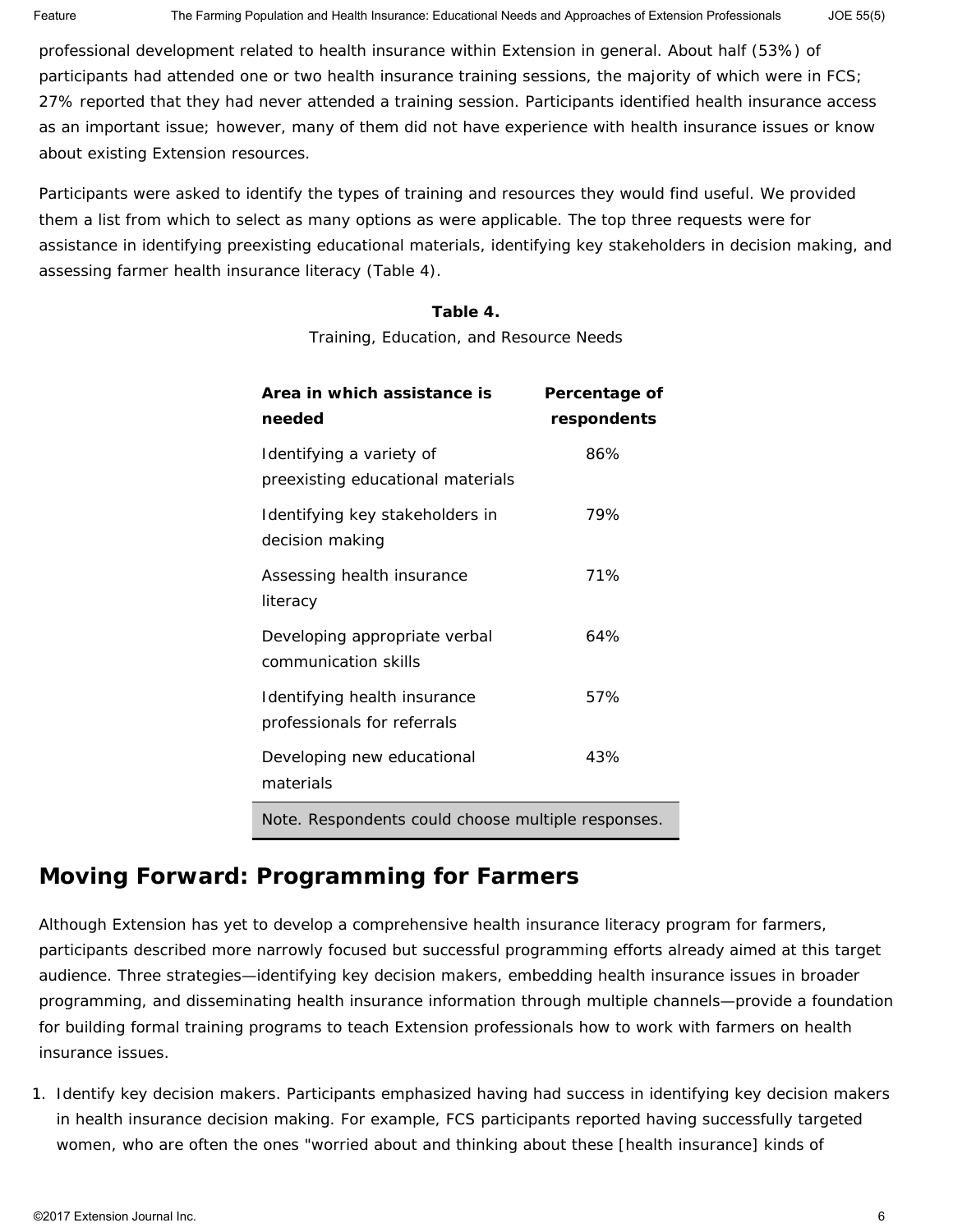concerns," by incorporating health insurance programming into Annie's Project, a program that seeks to strengthen women's roles in farm enterprises. One participant reaffirmed, "[Women] make a lot of decisions on the insurance. . . . we found that to be an effective group to get information out [to]."

- 2. *Embed health insurance issues into broader programming.* Participants reported embedding health insurance and health care issues into programming that is related to whole retirement planning, estate planning, financial business management, and succession planning. One participant explained that by incorporating health insurance issues into programs that "aren't necessarily directly insurance-related but might be laborrelated or [that address] some general crop updates . . . [has] helped bring up awareness." Numerous participants stressed the interconnectedness of health insurance with issues such as succession planning and quality of life. They viewed their role as one of connecting the dots from health insurance to other issues to secure long-term farm viability. One mentioned that farmers often are "not planning for the transition of [their] land because they are afraid they're going to need it to pay for health care costs in the future."
- 3. *Disseminate health insurance information through multiple channels.* From a program execution standpoint, respondents reported three main mediums for talking about health insurance issues: printed educational materials (80%), online educational materials (53.3%), and informational materials provided in a traditional classroom setting (53.3%). Participants emphasized the need for in-person programming; they attributed this need to low levels of technological literacy and higher average ages among farm and ranch populations. One respondent noted, "It's very important to consider the age of the farmer/rancher. If they're older, they may not be as comfortable using websites. They may need [a] more paper/pencil [approach], [or] to sit down and talk with somebody."

This sentiment suggests greater potential success with health insurance outreach characterized by face-to-face interactions. Additionally, face-to-face interactions are important due to the relative isolation of farmers and the complexity of farm business structures. As one participant noted, "The more rural the location, the more difficult it is for farm businesses to access professionals other than through the Internet . . . which isn't always convenient [for] or well accepted [by] the more senior members of the ag community." Participants indicated that a combination of face-to-face and online programming is most appropriate for agricultural populations.

### **Conclusion**

As health insurance policy evolves, the ability of farmers to access health insurance information and navigate options will become increasingly critical to assuring successful farm enterprises. Extension professionals have an opportunity to innovate by taking a key role in deciphering the health insurance landscape and connecting the agriculture and health insurance sectors. We found that Extension professionals are actively asking for professional development and educational resources to address health insurance literacy in the agriculture sector. Innovation occurs when individuals and groups recognize they have needs (Rogers, 2003) but lack the capacity to respond knowledgeably (McCoy, 2016). The next steps are to offer opportunities for professional development and to generate research-based educational materials. Our study can be used as a baseline from which to develop and conduct additional quantitative research with larger sample sizes and across a wider range of Extension professionals. Extension investments in professional development and health insurance education are vital for ensuring continued rural development efforts and solidifying Extension's role as a crucial health insurance community resource.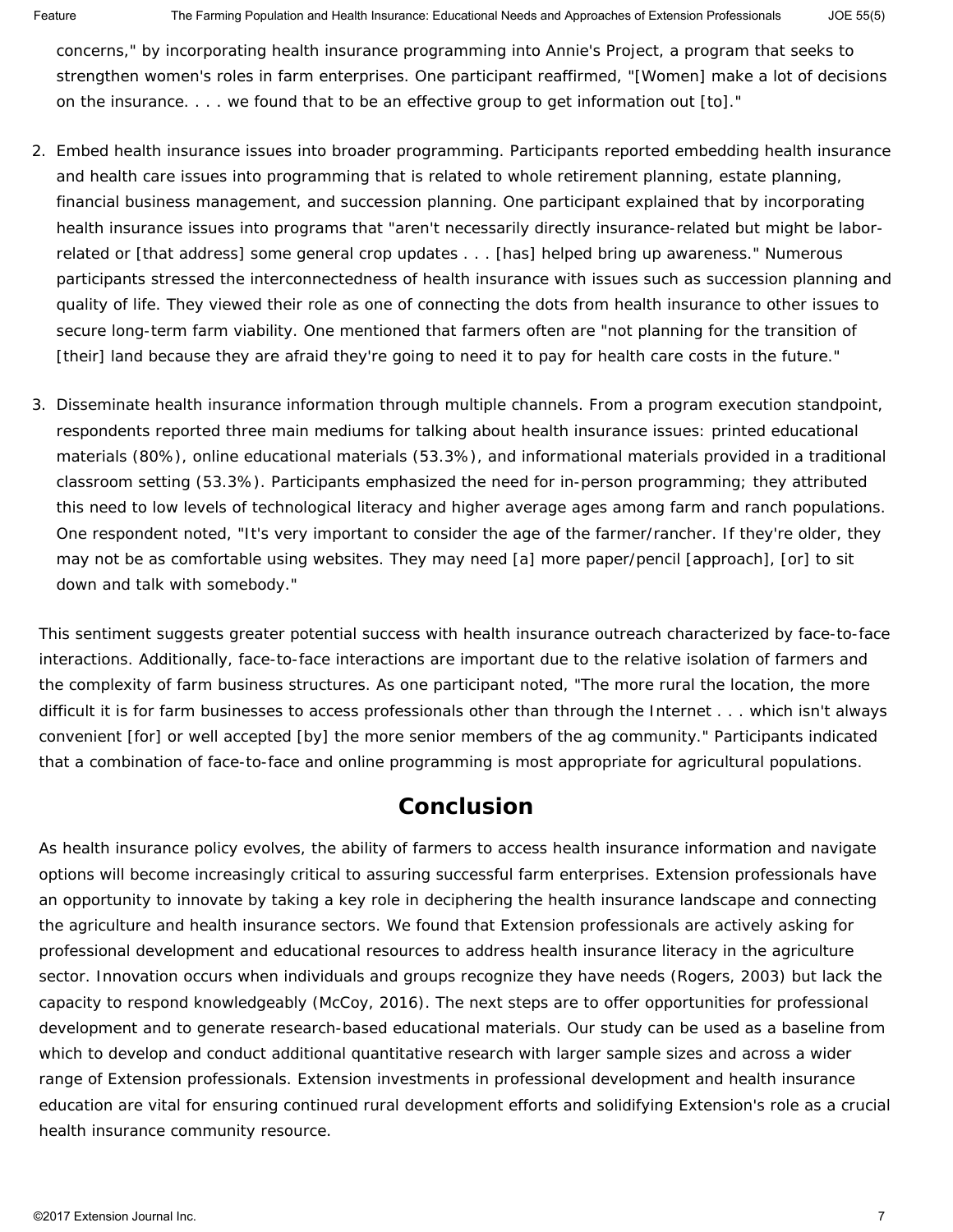#### **Author Note**

Author change in affiliation: Shoshanah Inwood is an assistant professor at The Ohio State University, Wooster, Ohio, and may be reached at **[Inwood.2@osu.edu](mailto:Inwood.2@osu.edu)** 

## **References**

Bartholomae, S., Russell, M. B., Braun, B., & McCoy, T. (2016). Building health insurance literacy: Evidence from the Smart Choice Health InsuranceTM Program. *Journal of Family and Economic Issues*. <http://doi.org/10.1007/s10834-016-9482-7>

Braun, B. (2012). Responding to health care reform: Mobilizing Extension. *Journal of Extension*, *50*(5), Article 5COM1. Available at:<https://www.joe.org/joe/2012october/comm1.php>

Brown, V., Russell, M., Ginter, A., Braun, B., Little, L., Pippidis, M., & McCoy, T. (2016). Smart Choice Health Insurance(C): A new, interdisciplinary program to enhance health insurance literacy. *Health Promotion Practice*, *17*(2), 209–216.<http://doi.org/10.1177/1524839915620393>

Centers for Disease Control and Prevention. (2013). Workplace safety & health topics: Agricultural safety. Retrieved from <http://www.cdc.gov/niosh/topics/aginjury/>

Charmaz, K. (2006). *Constructing grounded theory: A practical guide through qualitative analysis.* Thousand Oaks, CA: Sage Publications.

Consumers Union. (2011). *Measuring health insurance literacy: A call to action*. Retrieved from [http://consumersunion.org/pub/Health\\_Insurance\\_Literacy\\_Roundtable\\_rpt.pdf](http://consumersunion.org/pub/Health_Insurance_Literacy_Roundtable_rpt.pdf)

Franz, N. K., & Townson, L. (2008). The nature of complex organizations: The case of Cooperative Extension. *New Directions for Evaluation*, *2008*(120), 5–14.<http://doi.org/10.1002/ev.272>

Henning, J., Buchholz, D., Steele, D., & Ramaswamy, S. (2014). Milestones and the future for Cooperative Extension. *Journal of Extension*, *52*(6), Article 6COM1. Available at: <https://www.joe.org/joe/2014december/comm1.php>

Inwood, S. (2015). Opportunities for Extension: Linking health insurance and farm viability. *Journal of Extension*, *53*(3), Article 3FEA1. Available at:<https://www.joe.org/joe/2015june/a1.php>

Inwood, S., Braun, B., Knudson, A., Parker, J., & Parsons, B. (2015). Farmers and health care reform: A challenge and opportunity for Extension. *Journal of Extension*, *53*(2), Article 2COM2. Available at: <https://www.joe.org/joe/2015april/comm2.php>

Krueger, R., & Casey, M. A. (2000). *Focus groups: A practical guide for applied research* (3rd ed.). Thousand Oaks, CA: Sage Publications.

Loveridge, S., Nawyn, S., & Szmecko, L. (2013). Conducting virtual facilitated discussions. *CD Practice*, (19). Retrieved from [http://www.comm-dev.org/images/pdf/Conducting-virtual-facilitated-dicussions%20template](http://www.comm-dev.org/images/pdf/Conducting-virtual-facilitated-dicussions%20template-new%201.pdf)[new%201.pdf](http://www.comm-dev.org/images/pdf/Conducting-virtual-facilitated-dicussions%20template-new%201.pdf)

Lundy Allen, B., Grudens-Schuck, N., & Larson, K. (2004). Good intentions, muddled methods: Focus on focus groups. *Journal of Extension*, *42*(4), Article 4TOT1. Available at:<https://www.joe.org/joe/2004august/tt1.php>